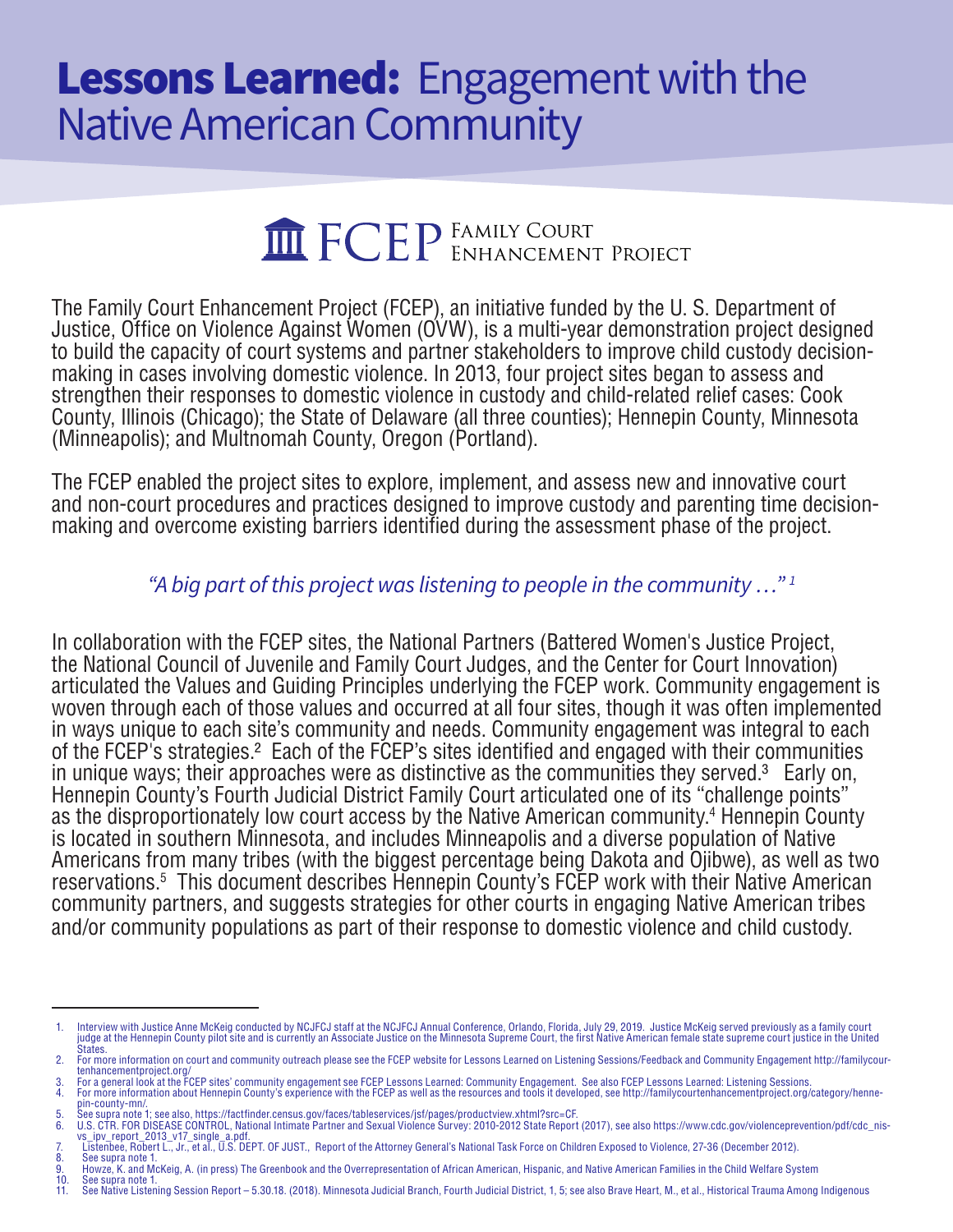### Frequently Asked Questions

#### **Why should courts and judges engage with the Native American community?**

American Indian/Alaskan Native (AI/AN) women have one of the highest rates of domestic violence among ethnic groups with 47.5% experiencing domestic violence in their lifetimes.<sup>6</sup> Children's exposure to violence is similarly disproportionate.<sup>7</sup> When the Hennepin Court convened with stakeholders to identify its challenges, stakeholders noted that - despite their population within Hennepin County and despite the victimization statistics - the Native American population was rarely coming to or using the family court.<sup>8</sup> With the FCEP focus on improving the court's response to families in crisis, Hennepin County identified engaging the Native American community as a strategy to address this service gap and find out why the members of the community were not accessing the court's services.

#### **When seeking to engage with the Native American community what about the culture and history of the community should the court understand first?**

Engagement of courts with the Native American community can require different strategies depending on whether the court seeks to connect with a tribal government, with members of a tribe, or both. Approaching any type of engagement requires cultural humility and the willingness to be open to learning what you do not know.<sup>9</sup> Justice McKeig (Minnesota) highlighted several culturally-based approaches to both engage with and welcome Native American communities into the court, including acknowledgement of tribal governments as partners, hosting meetings within the community, accommodating ceremony and language at the court and including tribal flags.10 At Hennepin County's listening sessions, community members expressed their distrust of the court system based on both their personal experiences and historical trauma.<sup>11</sup> The overrepresentation of AI/AN children in state foster care placement is a reality that reinforces survivors' fear that interaction with state courts will lead to loss of custody of their children.12 Cultural differences from the larger community can also drive frustration with court processes designed to meet the needs of the dominant culture.13 For instance, domestic violence no-contact orders can be viewed as interfering with the cultural norms of Native American community parenting and conflict with community practices in parenting and/or participation in ceremony. 14

#### **Who should courts reach out to?**

Hennepin FCEP Coordinators and judicial officers created opportunities to share their plans and learn from advocates, batterers' prevention groups, and victims groups.15 When the stakeholder groups identified as part of the court's core challenges the lack of Native American community members using the court, Hennepin County reached out directly to the local Native American community members living within the county as well as to the neighboring tribes to find out why. Justice McKeig describes starting community outreach in Hennepin County as going out to the community and meeting with community members at batterer's groups and victims' advocacy centers.16 She also described welcoming ceremonies into the courthouse, which can include reaching out to tribal governments, tribal elders, and/or cultural practitioners to assist the court in planning and implementing such activities in an appropriate way. The process can be started with cultural humility and asking the community members themselves about whom the court should be engaging.

- 14. Id.
- see supra note 1.<br>Id 16. Id.

Peoples of the Americas: Concepts, Research, and Clinical Considerations, 43 Journal of Psychoactive Drugs 282–290 (2011).<br>12. U.S. DEP'T OF HEALTH AND HUMAN SERV., Child Maltreatment 2017; NCJFCJ, Technical Assistance B

<sup>2017).</sup> 13. See supra note 11 at Native Listening Session Report – 5.30.18. (2018).